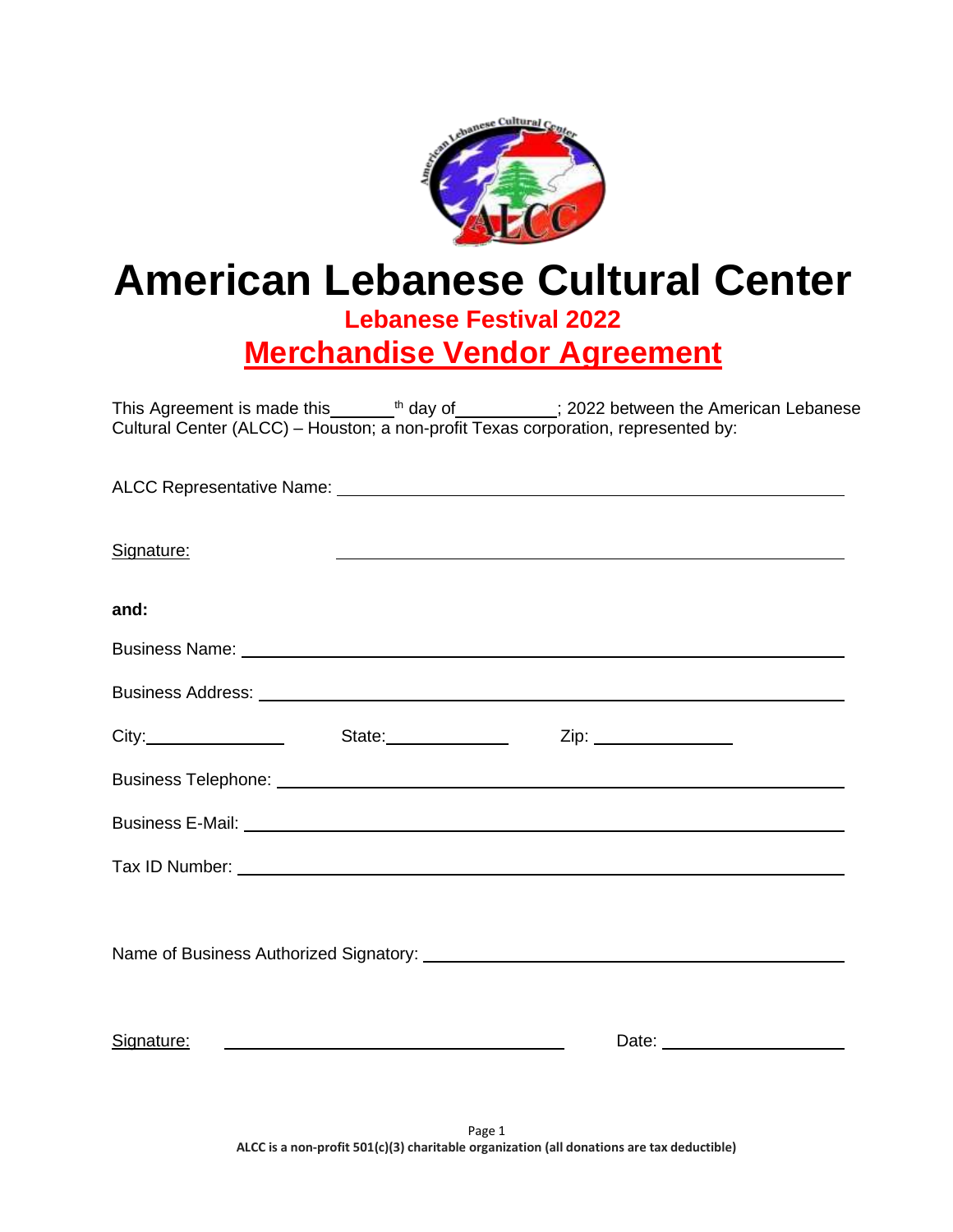# **FESTIVAL GENERAL TERMS AND CONDITIONS**

# **1. Festival Schedule**

The 2022 Houston Lebanese festival is scheduled to be open to the public on the dates and between the hours listed below:

First Day: **Saturday, October 1, 2022, from 12:00 PM to 11:00 PM** Second Day: **Sunday, October 2, 2022, from 12:00 PM to 9:00 PM**

#### Location**: Constellation Field, 1 Stadium Drive, Sugar Land, TX 77498**

Vendor shall be properly setup, fully stocked and always staffed to serve the public withno interruption.

# **2. Vendor Set-Up Schedule**

# **2.1 Equipment Set Up**

The Vendor shall have all equipment and supplies intended to be used at the festival transported to the festival site at Constellation Field, Sugar Land, TX to be erected and made ready as follows:

#### **Friday, September 30, 2022, from 9:00 AM onwards**

#### **3. Vendor De-Mobilization**

Upon conclusion of Festival activities on Sunday October 2, 2022, at 9:00 PM, the Vendor shall immediately start removing his equipment and supplies from the site and shall conclude all his activities by 11:00 PM of same evening. Vendor shall collect all his trash in plastic bags and dispose into designated containers.

# **4. City of Sugar Land Fire Department**

Vendor agrees to comply with all the rules and regulation of the City of Sugar Land, Texas and the Sugar Land Fire Department.

## **5. Texas Sales and Use Tax Permit**

Vendor shall have a valid Sales and Use Tax Permit issued by the State of Texas and is responsible for reporting and paying all sales taxes collected during the festival. All prices must be inclusive of sales tax if applicable. No additional taxes shall be passed on to the customers during the festival activities.

Vendor shall submit a copy of his sale tax permit along with the certificate of insurance, one week after this agreement is accepted and approved by ALCC Representative.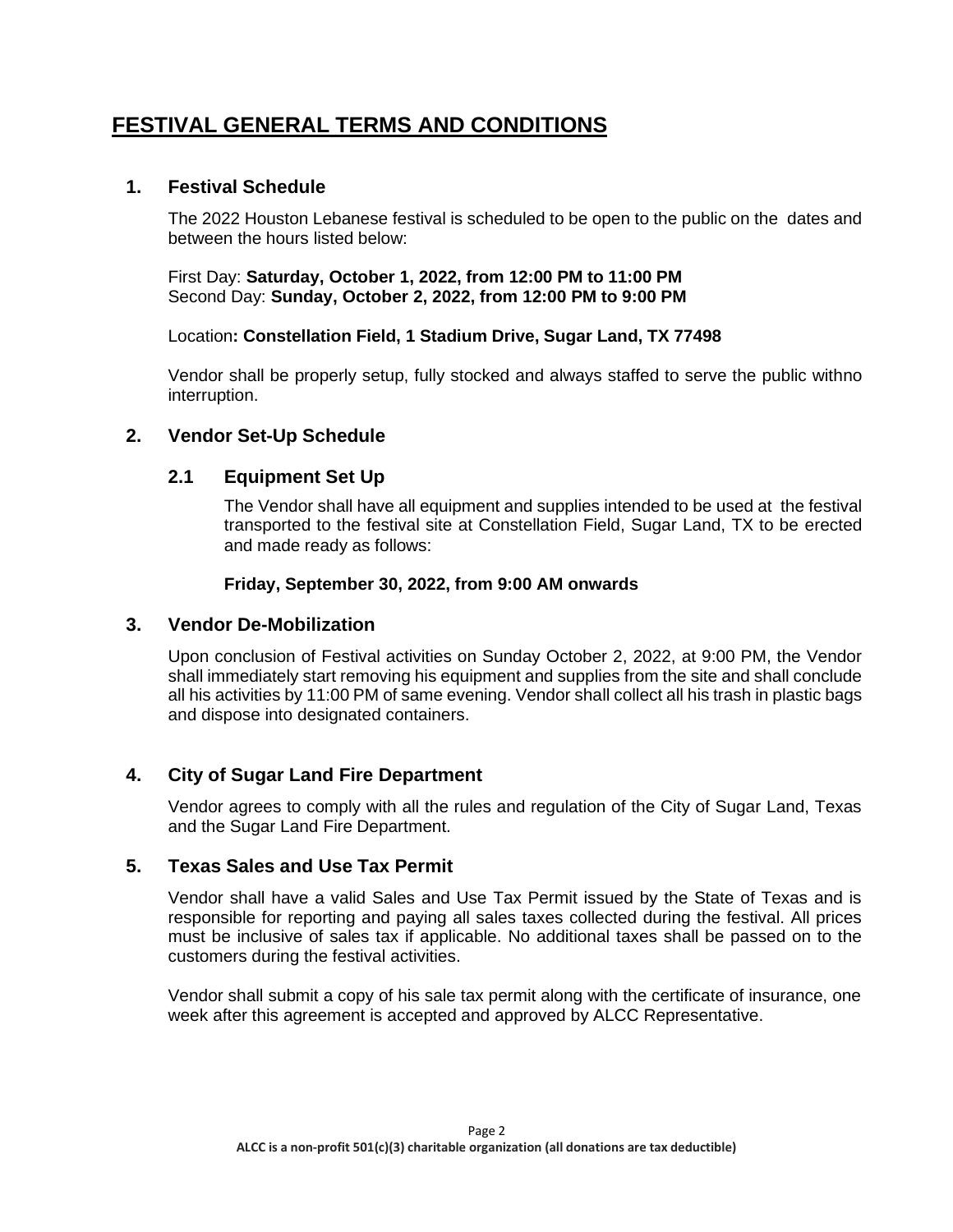# **6. ALCC Pricing**

- All Licensed Businesses, price based on location of tent in accordance with the layout provided in the attachments\*
	- o One Table \$**500 - \$600 for both days**
	- o Two Tables \$**750 - \$850 for both days**
	- o ½ Tent w/ Three Tables **- \$1,000 - \$1,200 for both days**
	- o Full Size Tent w/ Four Tables \$**1,500 - \$2,000 for both days**
	- o Each additional table **\$50 for both days**

Items for sale shall be reasonably priced and approved by the ALCC Festival Management.

#### **7. Vendor Tickets**

Each vendor will be granted **two** complimentary tickets per day for festival entrance over a period of two days for two personnel to setup and dismantle the occupation area and for attending at their tables at all times.

#### **8. Vendor Setup**

ALCC will only provide the tables, 2 chairs, and the corresponding space that comes with the latter.

It is the Vendor's responsibility to provide all display materials, (poster boards, stands, electronic displays) along with their products to setup their area.

#### **9. Vendor Presence Requirements**

Each vendor must be present in their assigned space at the festival while open forbusiness as set out in Section 1 Festival Schedule.

#### **10. Electrical Requirements**

In case the vendor requires power to be present at their tables, Vendor must identify the types and quantity of devices needing 110 Volt electrical power. *Additional cost will be applied for extra plugs and amps needed.*

# **11. General Hygiene**

Vendor shall always keep his area clean. All waste and trash shall be collected and placed in proper waste bins and disposed-of frequently

#### **12. Miscellaneous Requirements**

Vendor agrees to adhere to the following:

- ➢ Vendor is NOT allowed to place any posters or banners outside his designated area/tables. ALCC will provide standardized banners or posters identifying each business name, as submitted to the ALCC in response to this Agreement.
- ➢ Vendors can place all posters and personal marketing materials for their businesses inside their assigned area as they please.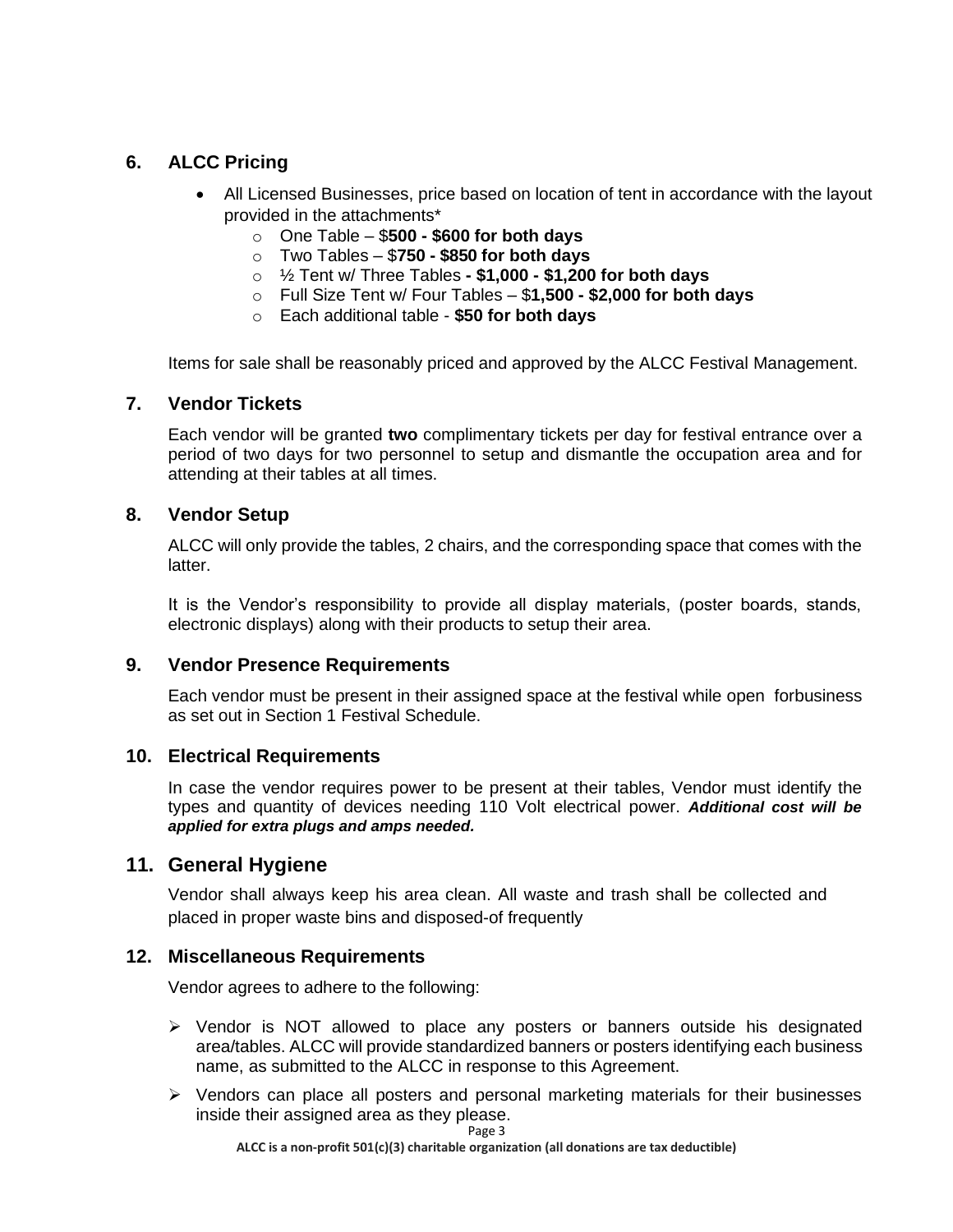- $\triangleright$  Vendor shall clean and secure his assigned space each night, although overnight security is provided to guard the venue, Vendor shall NOT under any circumstances hold ALCC or the festival management liable for the theft or loss of any equipment or material from his tables / assigned location.
- ➢ All Vendors must have valid Entrance tickets issued by the ALCC and enter/exit the venue through the rear Vendor entrance gates as advised by the ALCC Festival Management during the festival.

### **13. Damage/Loss Responsibility**

Vendor agrees to pay for all damages inflicted by its employees or agents to any property (e.g., tents, tables, venue fixtures or structures, etc.) that are provided by or through ALCC for its use at the event.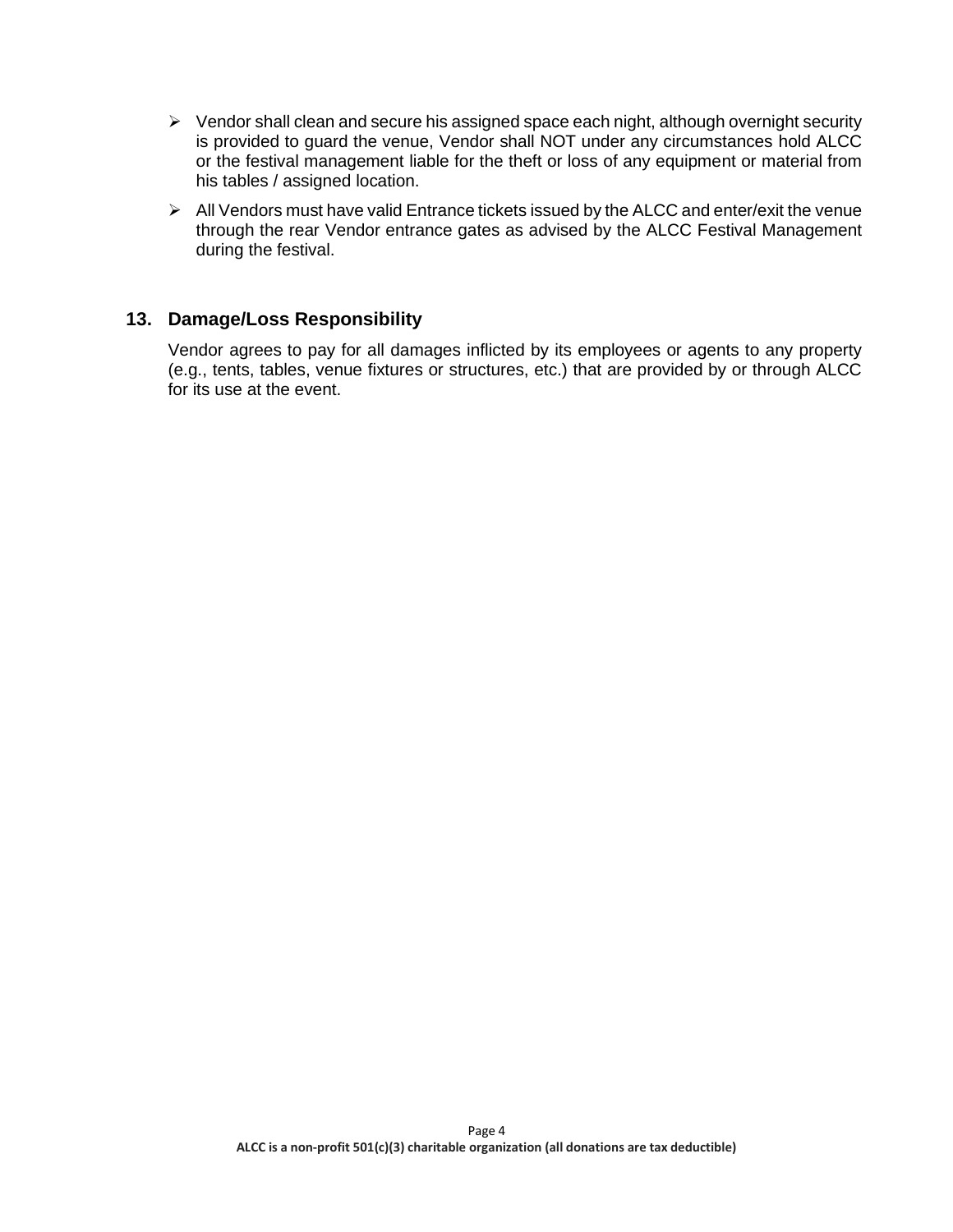# **VENDOR INFORMATION**

Vendor shall fully and accurately provide all information and data required in the sections below:

# **1. Business Information**

| <b>Business Name:</b> |  |
|-----------------------|--|
|                       |  |
|                       |  |
|                       |  |

# **2. Table Assignment**

Each table is generally 6ft. x 3 ft. with two chairs. If Vendor requires more than one (1) table, he shall indicate his selection below.

\_\_\_\_\_\_\_\_\_\_\_\_\_\_\_\_\_\_\_\_\_\_\_\_\_\_\_\_\_\_\_\_\_\_\_\_\_\_\_\_\_\_\_\_

\_\_\_\_\_\_\_\_\_\_\_\_\_\_\_\_\_\_\_\_\_\_\_\_\_\_\_\_\_\_\_\_\_\_\_\_\_\_\_\_\_\_\_\_

Name to be displayed on Table:

Type of goods to be sold:

Number of Table(s) Requested **in the box next to each Table qty & location below:**

| One Table: \$500 (location B1 or B2, Section C)           |
|-----------------------------------------------------------|
| One Table: \$600 (location F1 or F2, Section C)           |
| Two Tables: \$750 (location B1 or B2, Section C)          |
| Two Tables: \$850 (location F1 or F2, Section C)          |
| Three Tables with half Tent: \$1,000 (Section C)          |
| Three Tables with half Tent: \$1,200 (Section A or B)     |
| Four Tables with Full Size Tent: \$1,500 (Section C)      |
| Four Tables with Full Size Tent: \$2,000 (Section A or B) |
| Additional tables are \$50 for both days                  |